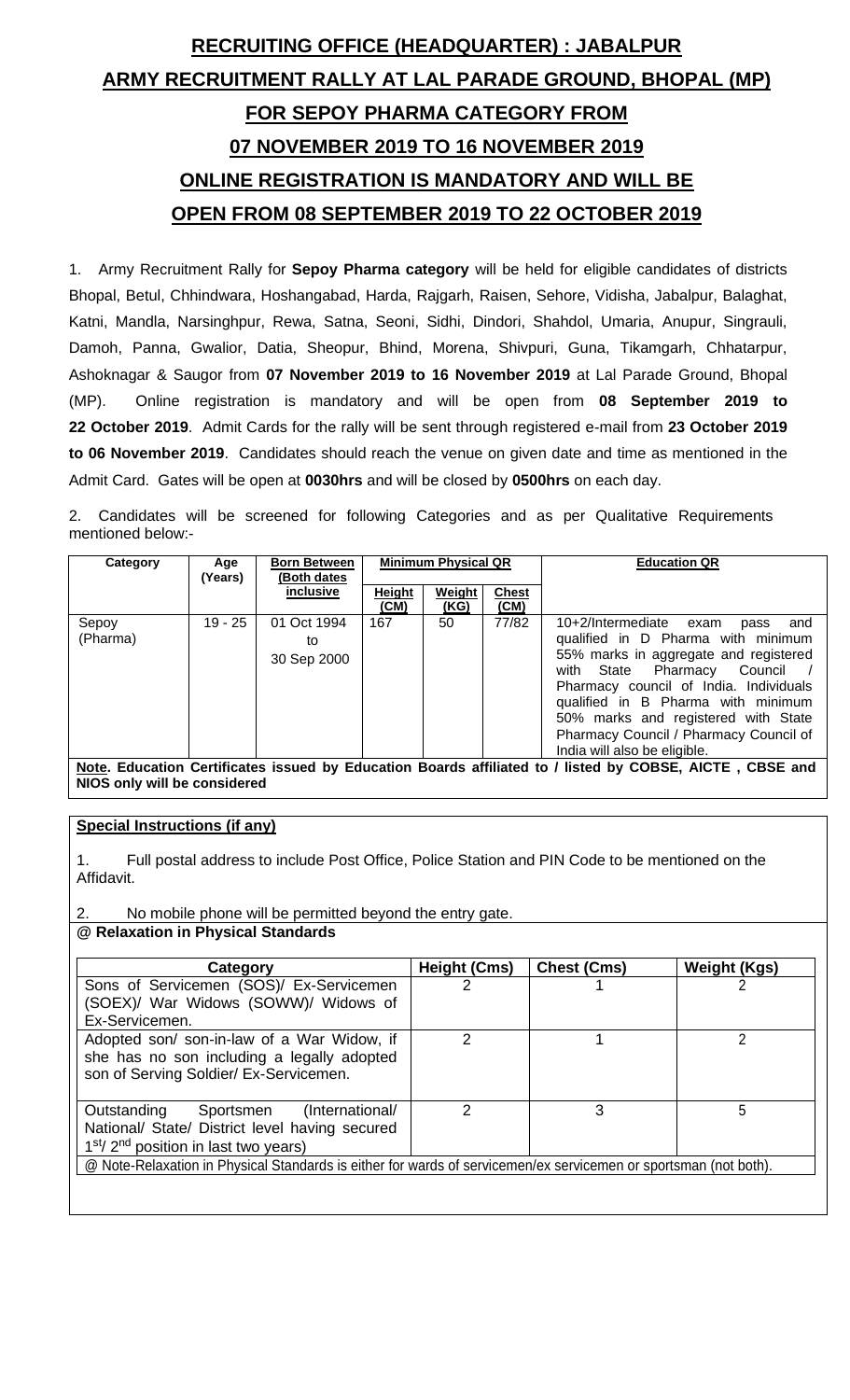| <b>Physical Fitness Test (At Rally Site)</b><br><b>Remarks</b>                                                                                                                                                                                                                                                                                                                                                                                            |              |                                           |                            |                    |                    |  |
|-----------------------------------------------------------------------------------------------------------------------------------------------------------------------------------------------------------------------------------------------------------------------------------------------------------------------------------------------------------------------------------------------------------------------------------------------------------|--------------|-------------------------------------------|----------------------------|--------------------|--------------------|--|
| 1.6 Km Run<br>9 Feet<br>Zig-Zag<br>Beam<br>(Pull Ups)<br><b>Ditch</b><br><b>Balance</b>                                                                                                                                                                                                                                                                                                                                                                   |              |                                           |                            |                    |                    |  |
| Group                                                                                                                                                                                                                                                                                                                                                                                                                                                     | <b>Marks</b> | Pull<br>Ups                               | Marks                      |                    |                    |  |
| Group I- Upto 5 Min 30 Sec<br>Group II - 5 Min 31 Sec to 5 Min 45 Sec                                                                                                                                                                                                                                                                                                                                                                                     | 60<br>48     | 10<br>9<br>$\bf 8$<br>$\overline{7}$<br>6 | 40<br>33<br>27<br>21<br>16 | Need to<br>Qualify | Need to<br>Qualify |  |
| Physical measurement will be carried out as per the Physical standards listed at Para 2<br>above.<br><b>Medical Test</b>                                                                                                                                                                                                                                                                                                                                  |              |                                           |                            |                    |                    |  |
| As per laid down medical standards at the Rally Site.<br>(a)<br>Unfit candidates will be referred to Military Hospital/Command Hospital/Base<br>(b)<br>Candidates for specialist review should present<br>Hospital for specialist review.<br>themselves to the nominated Military Hospital/Command Hospital/Base Hospital 14 days<br>of the referral and report back to ARO for issue Admit Card for Common Entrance<br>Examination in case declared FIT. |              |                                           |                            |                    |                    |  |
| Written Test through Common Entrance Examination (CEE)                                                                                                                                                                                                                                                                                                                                                                                                    |              |                                           |                            |                    |                    |  |
| Will be conducted for medically fit candidates at nominated venue. Location, date<br>(a)<br>and time of written test will be intimated at Rally Site and through Admit Cards.                                                                                                                                                                                                                                                                             |              |                                           |                            |                    |                    |  |
| Admit card for the Common Entrance Examination (CEE) for the Rally Fit<br>(b)<br>candidates will be issued at Rally Site itself.                                                                                                                                                                                                                                                                                                                          |              |                                           |                            |                    |                    |  |
| Admit card for the Common Entrance Examination (CEE) for the Review Fit cases<br>(c)<br>will be issued after getting medically fit by concerned specialist/specialists at Military<br>Hospital/Command Hospital/Base Hospital.                                                                                                                                                                                                                            |              |                                           |                            |                    |                    |  |

4. Candidates are required to bring following documents/certificates in original with two attested photocopies with them to the rally site:-

(a) **Admit Card**. Printed with Laser Printer on good quality paper (Do not shrink the size).

(b) **Photograph**. Twenty copies of **unattested** passport size colour photographs developed on good quality photographic paper in white background not more than three months old. Computer printouts/photo shopped photographs will **NOT** be accepted.

# (c) **Education Certificates**.

(i) Education Certificates with marks sheet in original of all educational qualifications achieved by candidate i.e. Matric/Intermediate/Graduation etc recognised School/ College/ Board/University.

(ii) Provisional/online education certificate should be certified ink signed by the head of the educational institution of concerned Board/University.

(iii) Candidates with matric certificate from Open School should bring School Leaving Certificate countersigned by BEO/DEO.

#### (d) **Domicile/Residence Certificate**. **Domicile/Residence Certificate acquired from MP online with photograph issued by Tehsildar/District Magistrate.**

(e) **Caste Certificate**. Caste Certificate affixed with photograph of the candidate issued by the Tehsildar/District Magistrate.

Religion Certificate. Religion Certificate issued by the Tehsildar/SDM (If religion as **"SIKH/ HINDU/ MUSLIM/ CHRISTIAN"** is not mentioned in caste certificate).

(g) **School Character Certificate**. School Character Certificate issued by the School/ College Principal/Headmaster where the candidate last studied.

(h) **Character Certificate**. **Character Certificate with photographs issued by Police Station within last six months.**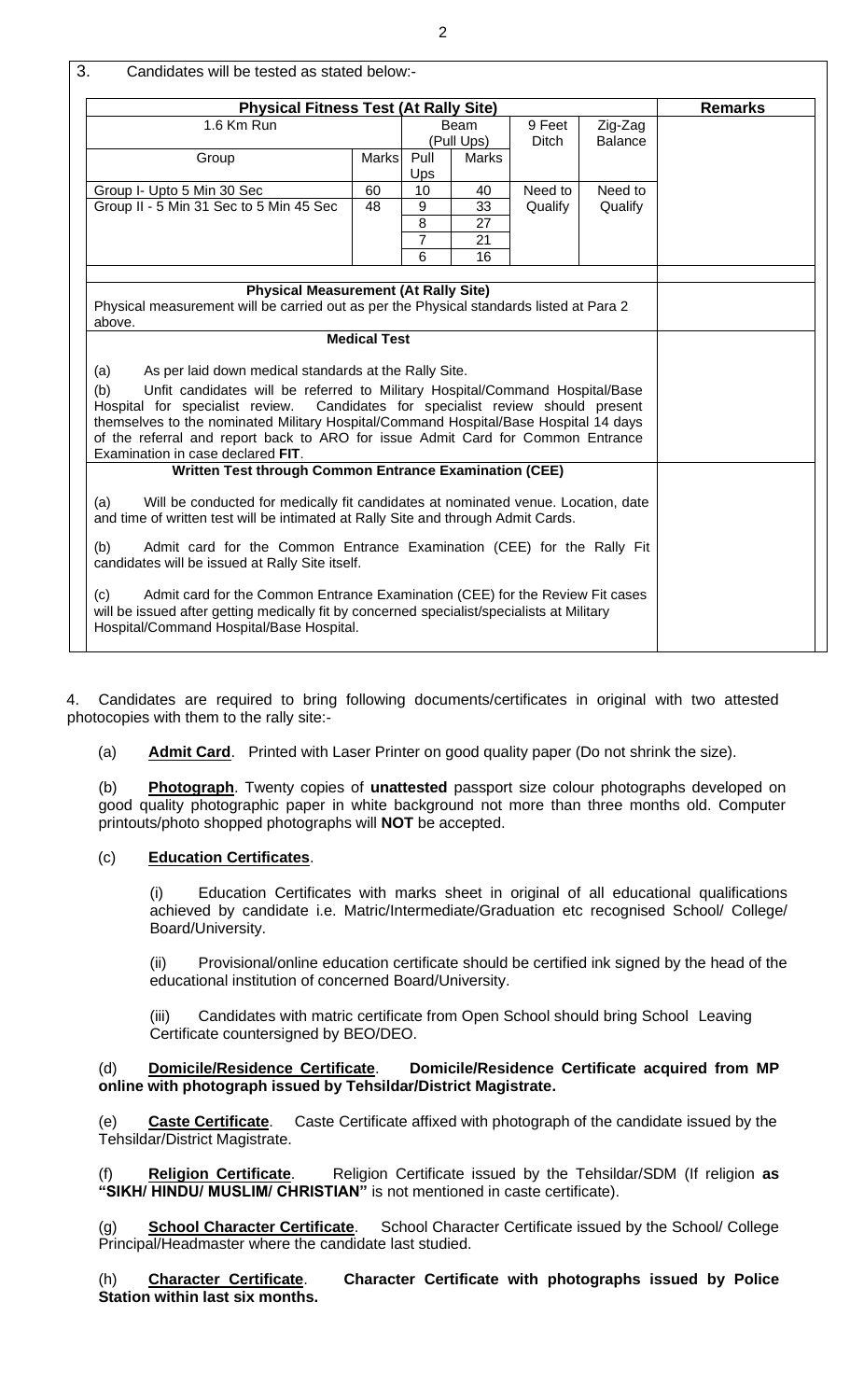(j) **Unmarried Certificate**. Unmarried Certificate for candidates less than 21 years of age with photograph issued by Village Sarpanch/Municipal Corporation **within last six months**.

(k) **Relationship Certificate**. SOS/SOEX/SOW/SOWW candidates are required to produce the following documents:-

Relationship certificate issued from respective Record Office only duly signed by Record Officer with Personal number, Rank, Name and particulars of the Record Officer issuing the Relationship certificate with office seal/stamp is endorsed.

(ii) A declaration to the affect as mentioned below in Affidavit on Ten Rupees Non-Judicial Stamp paper prepared by the ESM duly signed by 1<sup>st</sup> Class/ Executive/ Judicial Magistrate is required to be submitted by the candidate at rally site. The ESM will mention particular of all sons including name, date of birth and their employment/ occupation in the affidavit and declare that "I am willing to avail SOEX benefits for only one son name \_\_\_\_\_\_\_\_, whose Date of Birth is \_\_\_\_\_\_\_\_\_\_. I have not availed SOS/ one son name \_\_\_\_\_\_\_\_, whose Date of Birth is \_\_ SOEX benefits for another son earlier, if my statement is found fake/ wrong at a later stage, legal action may be initiated against me and candidature of my son be cancelled by the military authorities. **I shall never challenge for the same in the "Hon'ble Court of Law."**

(iii) Original Discharge Book of Ex-Serviceman also to be produced. Name and date of birth of the candidate must have been recorded in it.

**NCC Certificate.** NCC A/ B/ C certificates and Republic Day Parade certificate should have photograph of the candidate duly attested by issuing authority. **Provisional NCC A/ B/ C pass certificates will only be accepted if authenticated by concerned NCC Group Commanders.**

 (m) **Affidavit**. Duly signed by candidate on Rs 10/- Non-judicial Stamp paper as per specimen duly attested by notary will be submitted by candidate.

(n) **Single Bank A/C, PAN Card & AADHAR Card**. Single Bank A/C, PAN card & Aadhar card are mandatory documents for final enrolment for purpose of Pay & Allowances and other **social benefits scheme.**

5. **Special Instructions. Candidate from districts of Bhopal, Betul, Chhindwara, Hoshangabad, Harda, Rajgarh, Raisen, Sehore, Vidisha, Jabalpur, Balaghat, Katni, Mandla, Narsinghpur, Rewa, Satna, Seoni, Sidhi, Dindori, Shahdol, Umaria, Anupur, Singrauli, Damoh, Panna, Gwalior, Datia, Sheopur, Bhind, Morena, Shivpuri, Guna, Tikamgarh, Chhatarpur, Ashoknagar & Saugor only can participate in the recruitment rally. Candidate found attending from outside of the above mentioned districts of MP or other States will be handed over to Police.**

# **Important Instructions**

6. **Administration**. Candidates are advised to bring sufficient eatables and drinking water with them since recruitment is a time consuming process.

#### 7. **Candidates will be permitted entry into the rally site only on production of Admit Card in duplicate, generated online through the official website [www.joinindianarmy.nic.in.](http://www.joinindianarmy.nic.in/) Anyone found with fake admit card will be handed over to Police for disciplinary action.**

8. Recruitment into the Army is a free service. Candidates are advised not to pay bribe to anyone for recruitment as it is based purely on merit. Selection process during recruitment at all stages is computerised and transparent. Therefore, candidates are advised to be beware of touts as they cannot help/influence them at any stage.

9. Candidates are advised to check their age & education criteria before participating in the rally. Candidates found under age/ overage and not meeting education criteria will be disqualified.

### 10**. Giving/taking bribe, production of bogus/ fake certificates and indulging in unfair means is a criminal offence and liable for punishment under law. Such candidates will be handed over to the police for attempting fraudulent enrollment.**

11. Certificates with overwriting, tampering of seals or erasing/alteration of any type will not be accepted.

12. **All documents submitted by the candidates are verified by Government agencies before enrolment into the Army. Strong legal action will be taken against individuals submitting fake documents. Even after recruitment, the service will be terminated if candidates are found to have produced fake documents or given wrong information at the time of recruitment, despite the number of years of service individual may have rendered.**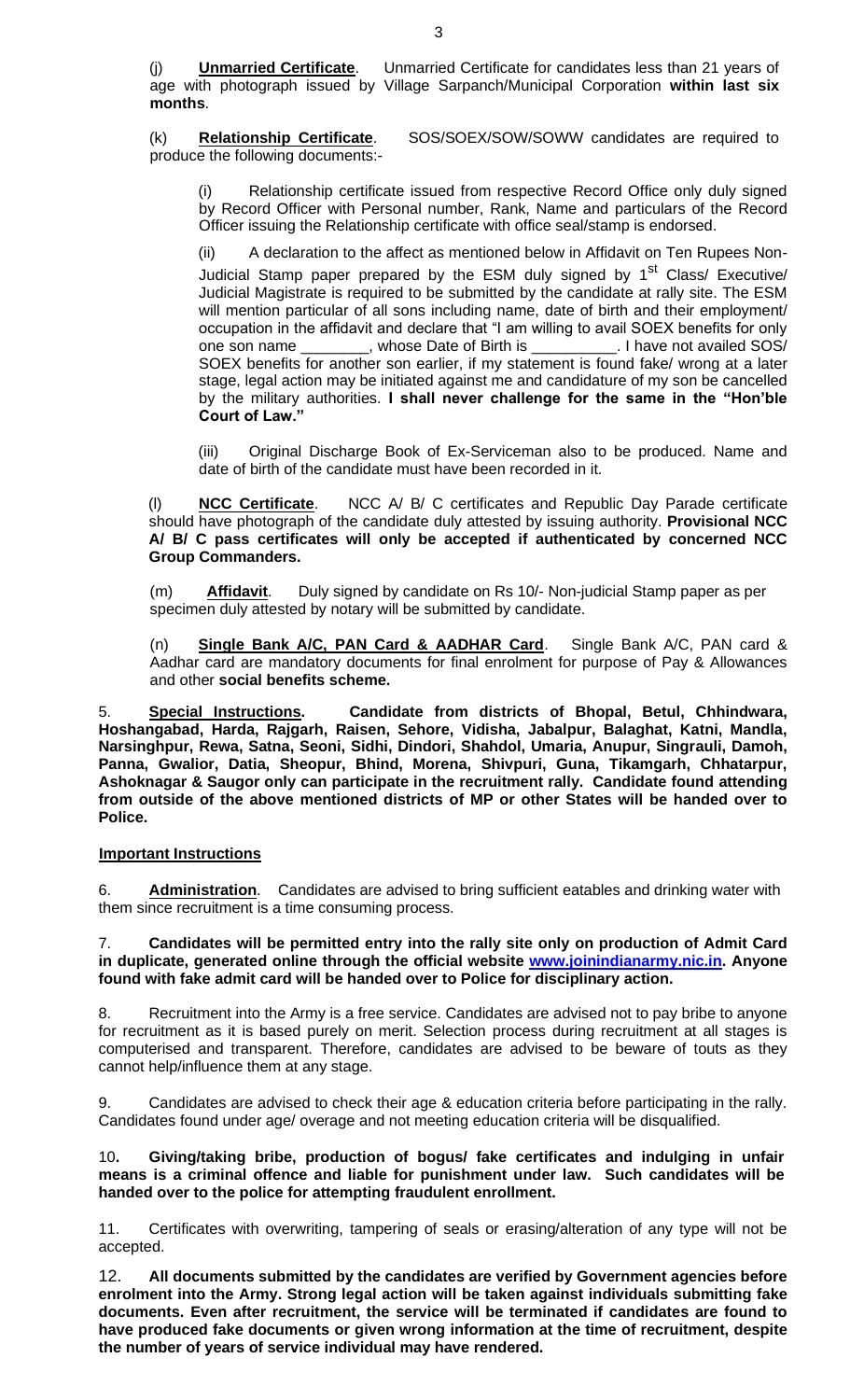13. No compensation for Death/ injury/ loss etc during the rally and no travelling allowance/ dearness allowance for journey is admissible. Candidates will participate in the rally at their own risk and the participation is totally and entirely voluntary. The signing of Indemnity Bond is a mandatory reqmt.

14. **Use of Performance Enhancing Drugs**. Use of any kind of performance enhancing drugs is strictly banned. Candidates having been found to have used the same will be debarred from further screening.

#### 15 **Tattoo. Permanent body tattoos are only permitted on inner face of forearms i.e From inside of elbow to the wrist and on the reverse side of palm/ back (dorsal) side of hand. Permanent body tattoos on any other part of the body are not acceptable and candidates will be barred from further selection.**

16. If 180 days or more lapse between screening medical at the rally and despatch, medical will be done again and unfit candidates in this review will not be recruited.

17. Selection is provisional till Rahdari certificate is issued and candidates are despatched for training.

### 18. **Mobile phones are not permitted in the Rally Site and at the time of Common Entrance Examination** (**CEE).**

19. Candidates are advised in their own interest to undergo medical exam before coming for selection especially with respect to flat foot, poor vision, deformities and physical measurements. All are advised to ensure that their ears are free of wax by getting it cleaned by a doctor prior to the rally.

20. Candidates may have to present themselves at rally site for three to four days. Candidates should make arrangements for stay under their own arrangements.

21. Negative marking would be applicable in Common Entrance Examination (CEE).

22. Result of written examination will be declared on the official website [www.joinindianarmy.nic.in](http://www.joinindianarmy.nic.in/) No separate letter will be sent to the candidate. It is responsibility of candidate to check his result and report to ARO for documentation.

23. For more details, contact on:-

Telephone Number - 0755-2540954

**Disclaimer**. The terms and conditions, given in the notification and on the website are subject to change and should, therefore, be treated as guidelines only. In case of any ambiguity, the existing policies, rules and regulations of Indian Army/ Government of India will be final. Details are also available on website [www.joinindianarmy.nic.in](http://www.joinindianarmy.nic.in/)

Date : 07 Sep 2019 **Director Recruiting** 

Place : Jabalpur

Sd/-x-x-x-x-x RO (HQ), Jabalpur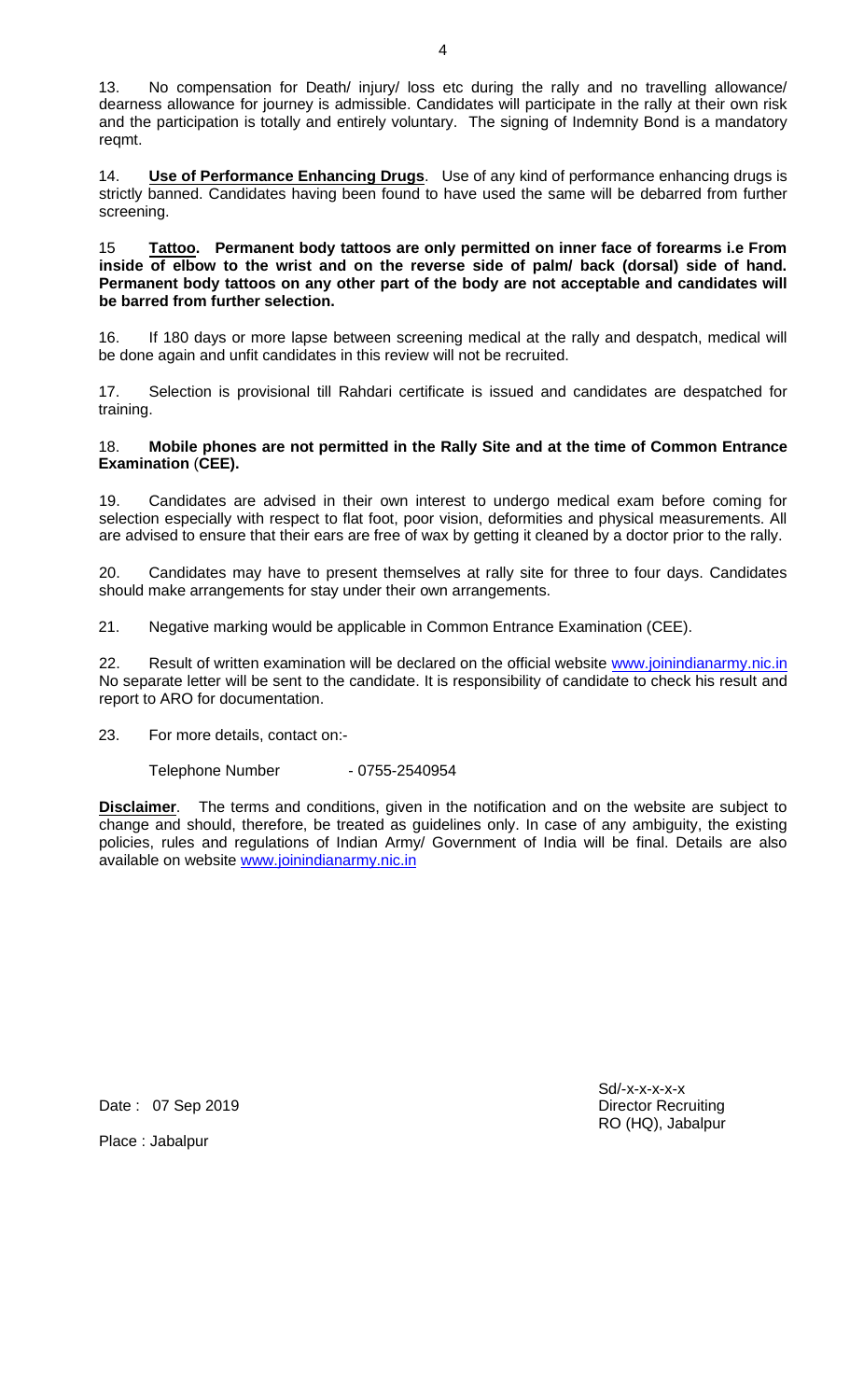#### **AFFIDAVIT (FOR RUPEES TEN ONLY)**

| I. Name | Son of                                                 | while applying for enrolment in Army |
|---------|--------------------------------------------------------|--------------------------------------|
|         | solemnly affirm & state the following in my respect :- |                                      |

(a) I belong to the following Caste / Religion :-

Caste Sub Caste Religion

Passport size photo of candidate 3.5 x 4.5 cm

(b) My Residential Addresses are as under :-

# (i) **Permanent Address (Address as per Native/ Permanent Resident Certificate)** :-

Father's Name House No Vill/Mohalla Tehsil Dist State PIN Code

# **(ii) Postal Address**

Father's Name
European Manuel House No Communication Code Vill/Mohalla

(iii) I fully understand that if enrolled, a detailed verification of my character and antecedents will be carried out by police and civil administration from my permanent address submitted above and also places where I have resided in the last ten years.

(iv) My places of residence in the last ten years are as stated under :-

| S/No | <b>From</b> | To | Residential address in full i.e.,<br>House Number, Lane/ Street/<br>Road, Village/ Town/ Mohalla,<br>Thana, Post Office, Tehsil and<br><b>District</b> |
|------|-------------|----|--------------------------------------------------------------------------------------------------------------------------------------------------------|
| ʻa   |             |    |                                                                                                                                                        |
| 'b   |             |    |                                                                                                                                                        |

(c) I am married / unmarried.

(d) I hereby certify that I am not involved in any civil/criminal case as on \_\_\_\_\_\_\_\_. **OR**

| I was involved in following cases but was acquitted on |  |
|--------------------------------------------------------|--|
|                                                        |  |

| (i)  |  |
|------|--|
| (ii) |  |

**OR**

Following court cases / FIR are pending against me as on \_\_\_\_\_\_\_\_\_\_.

- (iii) (iv)
- (e) **Consent Certificate**. I am below 18 years and my parents give their consent, for

Signature of Father \_\_\_\_\_\_\_\_\_

(f) I am authorized to attend UHQ rally because I am son / brother of No \_\_\_\_\_\_\_\_ Name \_\_\_\_\_\_\_\_ Regt \_\_\_\_\_\_\_\_\_\_\_\_ .

| I hereby certify that I, son / brother of No                                        | Name                                                                                   | Regt |
|-------------------------------------------------------------------------------------|----------------------------------------------------------------------------------------|------|
|                                                                                     | am eligible for claiming bonus marks as none of my brothers have been enrolled in Army |      |
| earlier/ I am not eligible to claim bonus marks. (Cut whichever is not applicable). |                                                                                        |      |